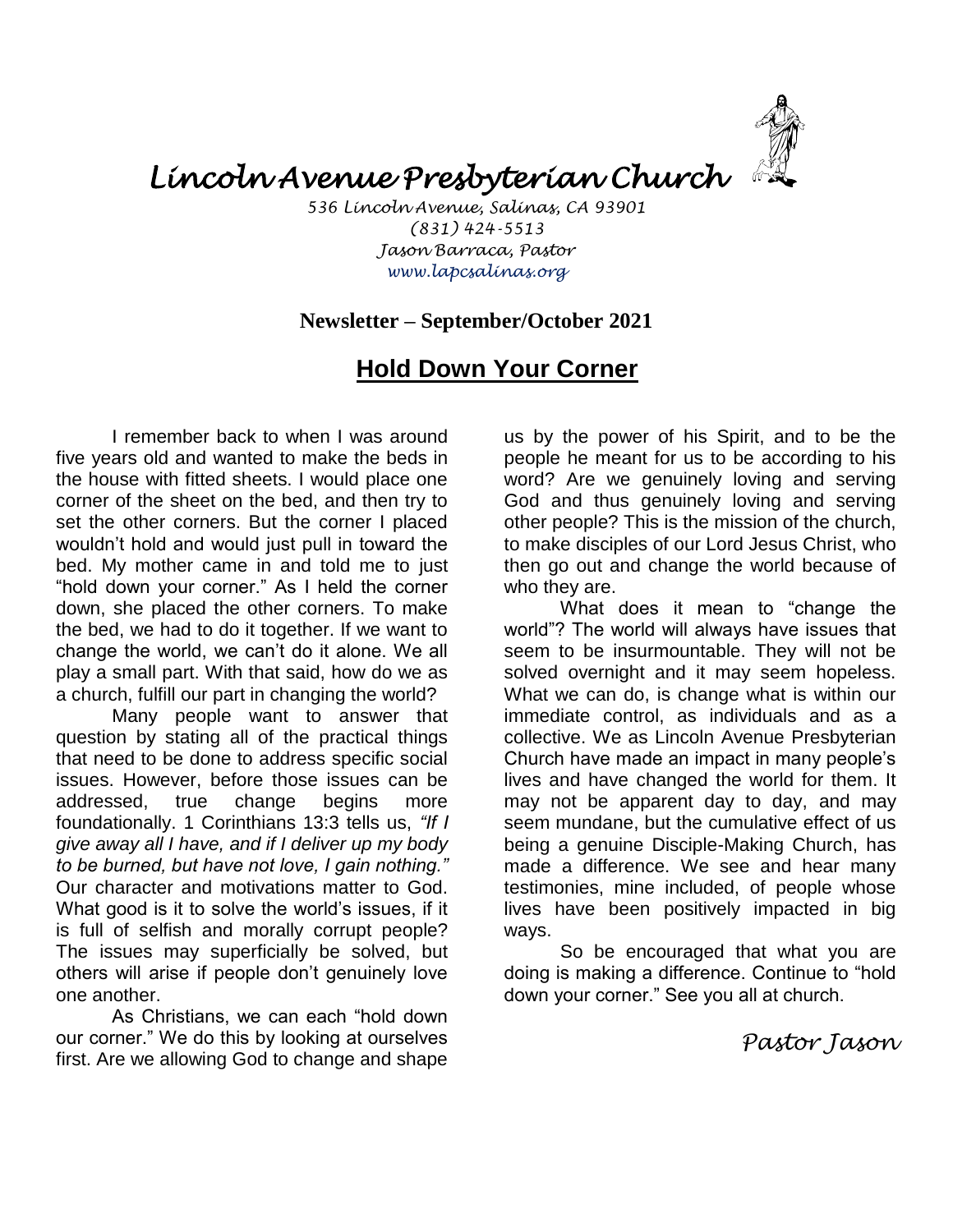| June Receipts             | \$ 9.546 |
|---------------------------|----------|
| <b>June Disbursements</b> | \$8,424  |
| <b>July Receipts</b>      | \$12,674 |
| <b>July Disbursements</b> | 8.291    |

## **Per Capita 2021**

Each year the Presbytery assesses churches based on the number of members. This year's assessment is \$40 per member. If you are able and would like to help defray this expense, you may write a check to LAPC and mark it "Per Capita". Thank you in advance!

## Church Membership

Our church is always open to potential new members. The process is not difficult or time-consuming. If you have been attending for a while and would like to consider joining, please speak to Pastor Jason. He would be glad to explain what is involved. Members are able to vote and to hold church offices, such as Deacon and Elder. Please do not hesitate to inquire. There is no obligation.

**Mark Your Calendar!**



Prayer meetings on Wednesdays at 11:00 a.m. via Zoom Pastor Appreciation Sunday – October 10

#### **Special Offerings July/August**

Paul Casey, Rev. George Doyal, Daniel Dudley, Michael Dudley, Rev./Mrs. Kim, Lyle Quock, Dr./Mrs. Wayne Shen, Philip Shen, Jeffrey Shen, Carole Wild

#### **Memorial Offerings**

In memory of Phil Durkee M/M Art Kong

In memory of Paul Ichiuji Carole Wild

In memory of Don Mikuni Jean Kitaji M/M Art Kong

#### **Per Capita**

Joyce Martin-Fong M/M Ben Miyaoka



### **We Lift Up in Prayer**

Zoe Barraca, LAPC, Lily Matsunaga, Lorrie Mikuni, Sharon Shannon and James Washington, as well as missionaries Akiko and Mitsuo Fujishima and Amalia and Stan Smith.

*Never be afraid to trust an unknown future to a known God!!* 

Corrie ten Brook, 1971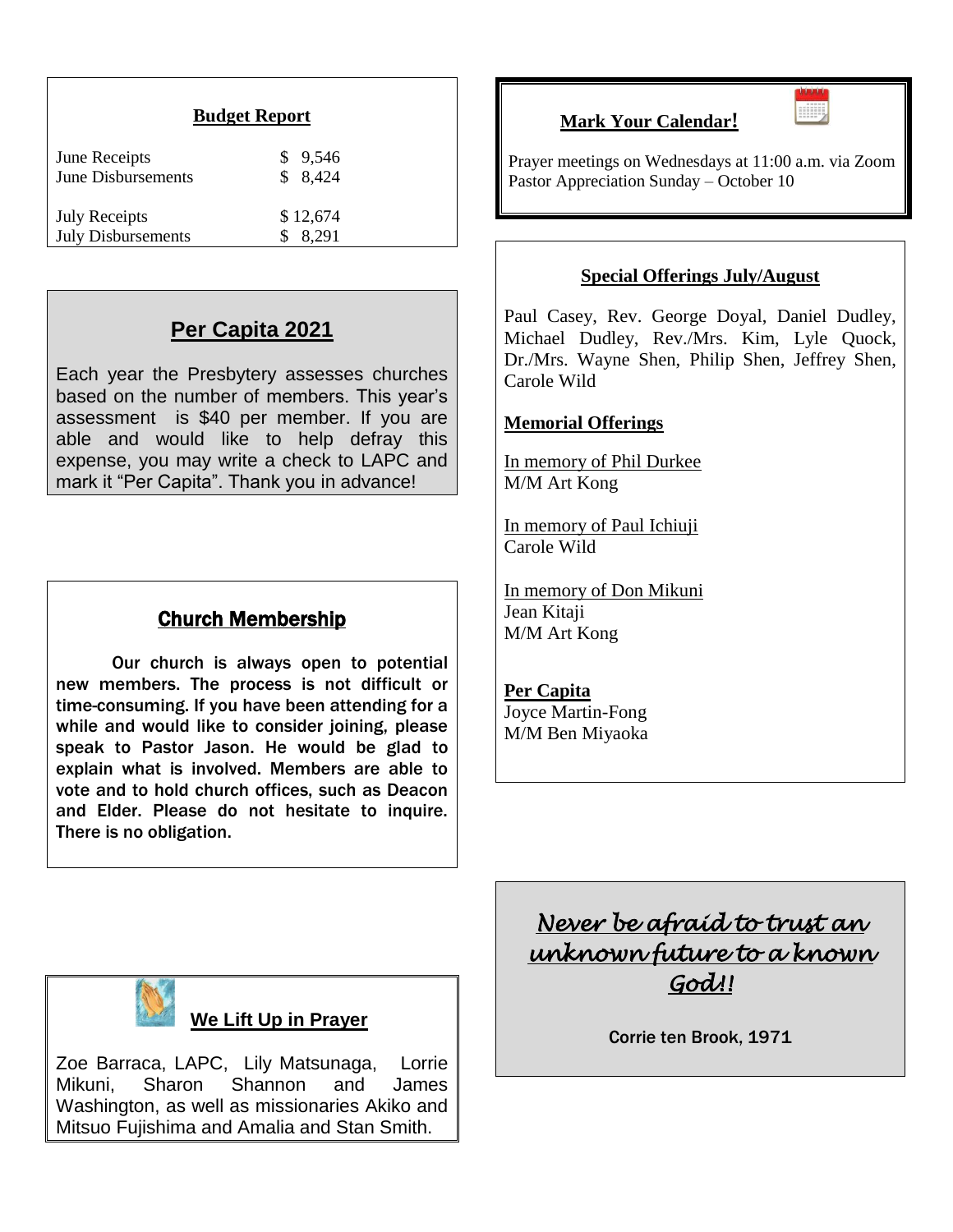

## **Fourth of July Festivities**

 Our nation's independence in 1776 was celebrated at LAPC with decorations and a traditional hot dog lunch planned and prepared by our wonderful deacons. Thanks to all who worked on this project, including Linda Stubblefield, Carole Wild, Sumi Ichiuji, Roz Bailey, Susan Nielsen, Nora Shen and Mary Jane Miyaoka. Appreciation also goes out to those who helped to set up and clean up. Below are some photos from the event.



### **Update on the Smiths**

 Our missionary friends, Amalia and Stan Smith, shared the news of Stan's  $90^{th}$  birthday on May 31st in their July newsletter! What a blessing that he and Amalia (82) continue to be well and able to serve the Lord through their various ministries.

 Amalia has mastered the challenges of technology and regularly meets online with women in Mexico and Romania to teach and encourage them. She hopes to travel to Romania this fall on a missionary trip. She also meets and teaches women in their home in Grangeville, ID, as well as in their local church.

 Stan continues to write and send materials to pastors to help them with their teaching and congregational leadership. He and Amalia are planning to travel to Washington and Texas to spend time with family there and to minister to local Christian groups.

 As always, they appreciate our prayers for their continued good health, guidance and wisdom from the Lord whom they so faithfully serve.

### **Deacons' Corner**

LAPC is blessed to have two "official" deacons, Linda Stubblefield and Sumi Ichiuji, and a cadre of "unofficial" deacons. As a whole group, they work tirelessly to serve the rest of the congregation through prayer and visitations, sending cards. as well as planning and carrying out those plans for special events and holidays. Their gifts of time, talent, creativity and love have made our lives richer and more enjoyable. For that we are so grateful!

 "Unofficial deacons" include: Roz Bailey, Teruko Maxwell, Mary Jane Miyaoka, Susan Nielsen, Nora Shen and Carole Wild. Apologies to those whose names were omitted in the last newsletter article expressing appreciation for their work on the Mother's and Father's Day celebrations. Thank you, one and all for all you do throughout the year!